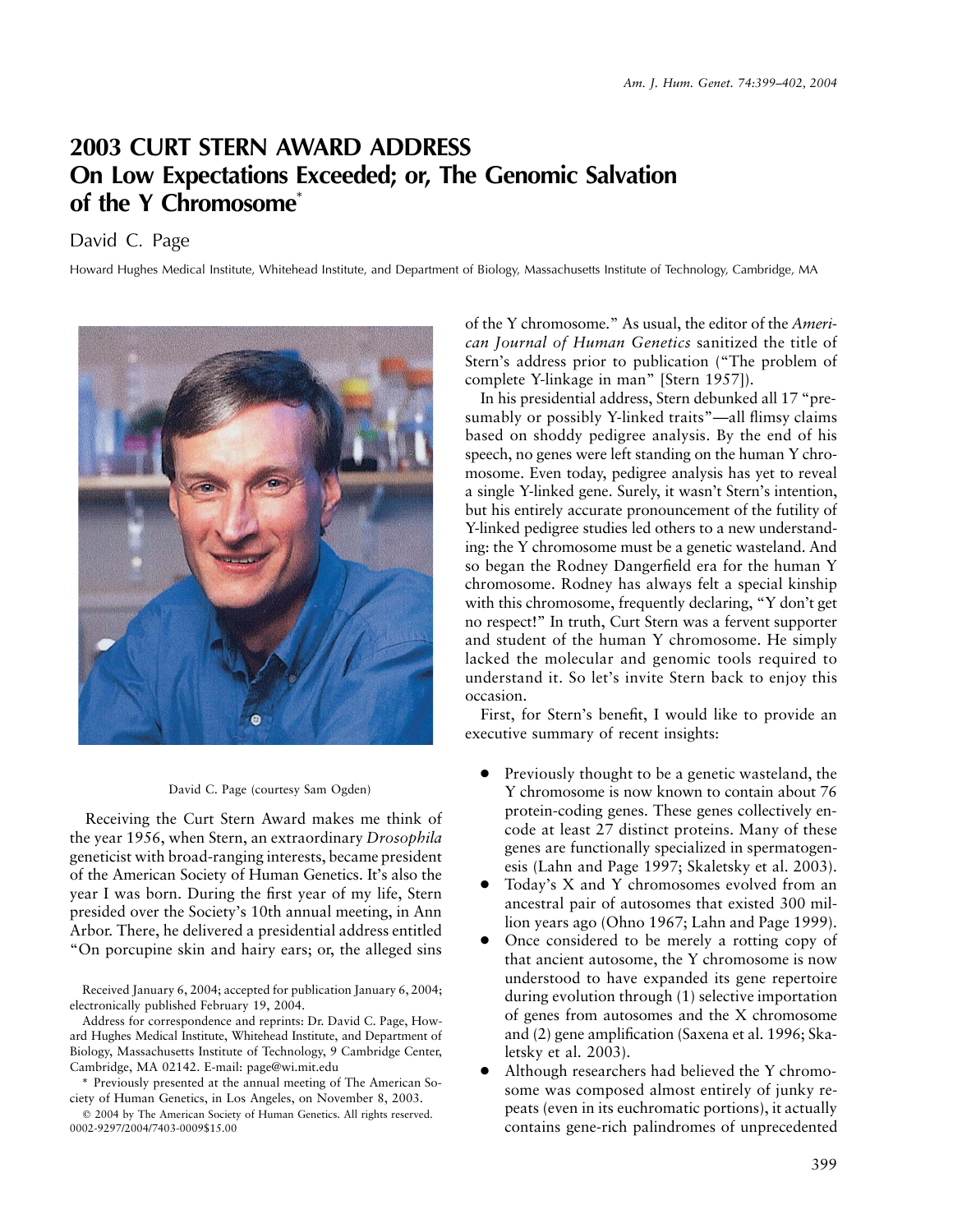

**Figure 1** The Y chromosome's *AZFc* region, a deletion-prone hall of mirrors (adapted from Kuroda-Kawaguchi et al. [2001] and Repping et al. [2003]). *A,* Dot plot in which a 4.5-Mb portion of the human Y chromosome, including *AZFc,* is compared with itself. The base of the plot depicts the organization of amplified segments, or amplicons, including those labeled b1–b4 (*blue*), g1–g3 (*green*), and r1–r4 (*red*). Within the plot, each dot represents a perfect match of 500 bp. Direct repeats appear as horizontal lines, inverted repeats as vertical lines, and palindromes as vertical lines that nearly intersect the baseline. Palindromes P1, P2, and P3 are indicated, as are the direct repeats responsible for the b2/b4 and gr/gr deletions. Within the plot, tinted squares reflect pairs of amplicons with >99.9% identical sequences. Gray diagonal lines mark amplicon boundaries within the plot. Orientation with respect to centromere (cen) and long-arm telomere (qter) is shown. *B,* The blue arch highlights the regions demarcating the b2/b4 (AZFc) deletion. *C,* The green arch highlights the regions demarcating the gr/gr deletion.

scale and precision (Kuroda-Kawaguchi et al. 2001; Skaletsky et al. 2003).

We no longer think of the Y chromosome as a land of no recombination and, hence, of inevitable gene decay. We now understand it to be a place of abundant gene conversion. Researchers have speculated that gene conversion helps preserve the integrity of Y-chromosome genes across evolutionary time (Rozen et al. 2003; Skaletksy et al. 2003).

Curt, let me show you the heart of the Y chromosome—the *AZFc* region—a spectacular hall of mirrors. The region is dominated by near-perfect sequence reflections, including three massive palindromes (the largest spanning nearly 3 Mb) as well as other inverted and direct repeats (fig. 1*A*). But in this reflected beauty lies great danger—the hall of mirrors is fragile. Particularly treacherous are the direct repeats, revealed by horizontal lines in the triangular dot plot of fig. 1*A.* One pair of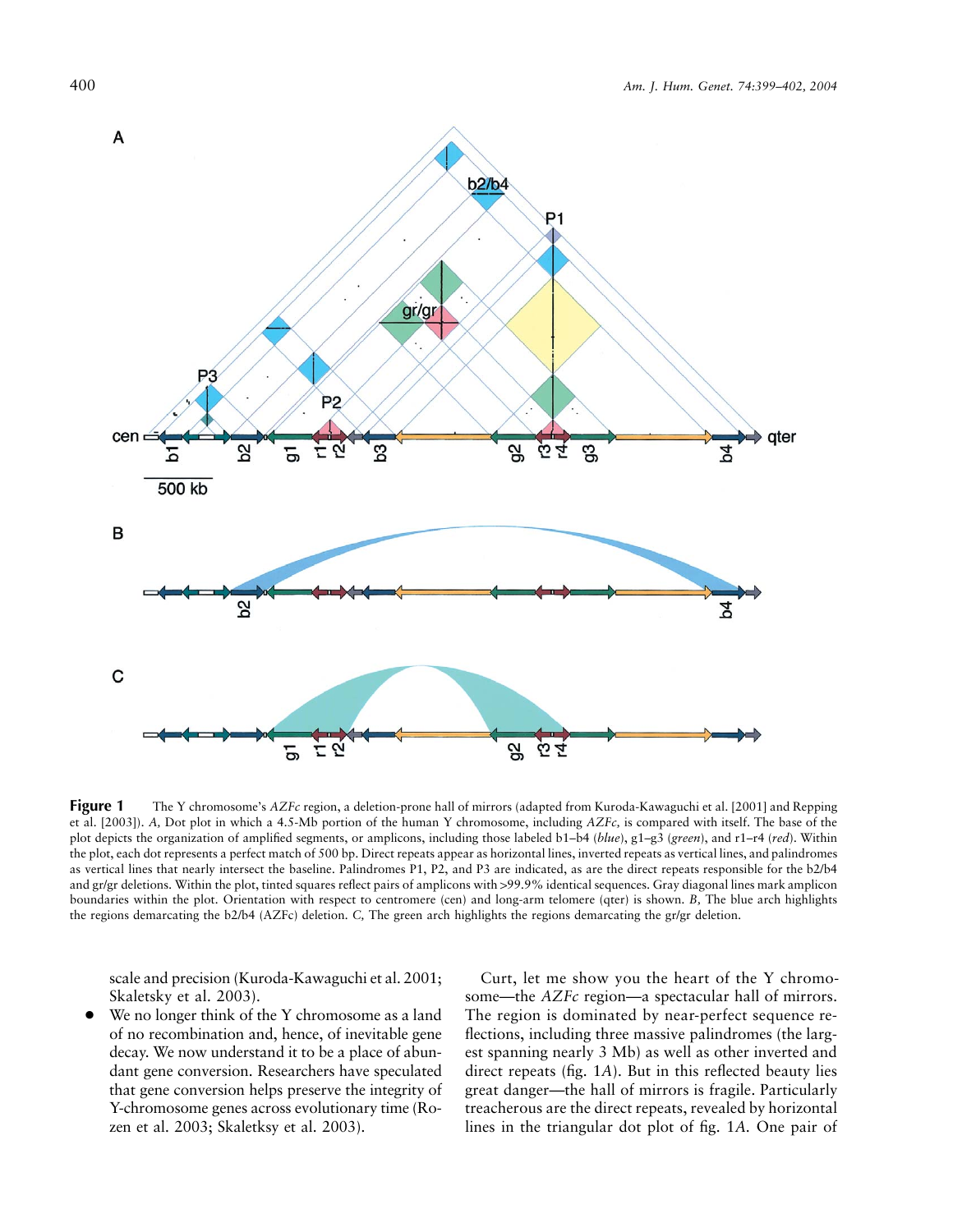

**Figure 2** Expression of *Stra8* in XX and XY mouse embryonic gonads at 12.5–16.5 d following fertilization (from Menke et al. [2003], where details of this whole-mount in situ hybridization analysis can be found). Gonads are oriented with anterior poles at the top.

229-kb direct repeats (amplicons b2 and b4 in fig. 1*B*) form irresistible targets for homologous recombination, yielding de novo deletions of the intervening 3.5 Mb of DNA at a frequency of 1 in 4,000 male births (Kuroda-Kawaguchi et al. 2001).

Curt, as you speculated in your presidential address, the Y chromosome is loaded with fertility genes, and this is especially true in the *AZFc* region. Indeed, the recurrent b2/b4 (*AZFc*) deletion was the most common genetic cause of spermatogenic failure known—until this month, when Sjoerd Repping, Steve Rozen, and colleagues reported a far more common Y deletion, the gr/gr deletion (Repping et al. 2003).

The gr/gr deletion exists as a bona fide polymorphism in human populations, yet it tends to impair spermatogenesis. The gr/gr deletion removes half of the *AZFc* region (fig. 1*C*), reducing the copy number but not eliminating outright any of the region's testis-specific gene families; two of four *DAZ* genes remain. The gr/gr deletion can be identified in ∼1% of all men, making it perhaps 40 times as common as the b2/b4 (*AZFc*) deletion. Unlike the b2/b4 deletion, which almost always arises de novo, the gr/gr deletion is often inherited from the father. The gr/gr deletion increases the risk of spermatogenic failure, as demonstrated by association studies, but it does not routinely devastate spermatogenesis, as the b2/b4 (*AZFc*) deletion does. A true polymorphism, and a functionally important one at that, the gr/gr deletion represents the first meaningful convergence on the Y chromosome of medical genetics and population genetics (Repping et al. 2003). We may come to think of the gr/ gr deletion as the Y chromosome's  $\Delta$ F508, or APOE4.

Curt, in your presidential address, you also speculated that the human Y chromosome might have a role in sex determination, as was known in guppies and gypsy moths. You were right! In the developing human embryo, the gonad is the first structure to differentiate, anatomically, between XX and XY. Through work that began with Charles Ford (Ford et al. 1959) and Patricia Jacobs (Jacobs et al. 1959) and culminated in the laboratories of Peter Goodfellow and Robin Lovell-Badge, we now know

that a single gene on the Y chromosome—*SRY*—instructs the gonads to develop as testes (Sinclair et al. 1990; Koopman et al. 1991). Built around this knowledge is much additional genetic insight into the making of testes—and males. But here's the rub. Embarrassingly, in the year 2003, we know little genetically about the making of the ovary, about how an XX embryo begins to become a phenotypic female. We shamelessly legitimize our ignorance by referring to the female pathway as the "default." And so I pose a question for the future: what is the role of genes in the making of the ovary?

I would like to offer an early observation that pertains to this question. Curt, we now think of genes not only as sites of heritable variation underlying phenotypes but also, through their RNA or protein products, as markers of cellular identity during development. My colleague Douglas Menke identified a gene, *Stra8,* whose expression pattern in embryonic gonads is intriguing in this light. Shown in figure 2 is the localization of *Stra8* RNA in mouse gonads at 12.5–16.5 d after fertilization. *Stra8* is expressed in XX (but not XY) embryonic gonads, in a slowly advancing wave that begins at ∼E12.5, near the anterior pole of the embryonic ovary, and ends at ∼E16.5, near the posterior pole. Other experiments have shown that *Stra8* is expressed only in germ cells, not in the somatic cells of the gonad. At present, *Stra8* expression in germ cells is the earliest known marker of female differentiation in mammals (Menke et al. 2003). These findings raise the possibility that the first steps in turning an XX embryo into a phenotypic female may unfold in germ cells. Much work remains to be done!

It is a delight to know that this vibrant community of scholars thinks well enough of my laboratory's work to honor me with the Curt Stern Award. At its best, science reflects not an individual effort, but a collective one, with a sense of mission and purpose shared among colleagues and shared between mentors and students. I am fortunate to have worked with an exceptional group of mentors, colleagues, and students throughout my career. I would like to express my appreciation to these men and women, too numerous to mention, whose creativity and